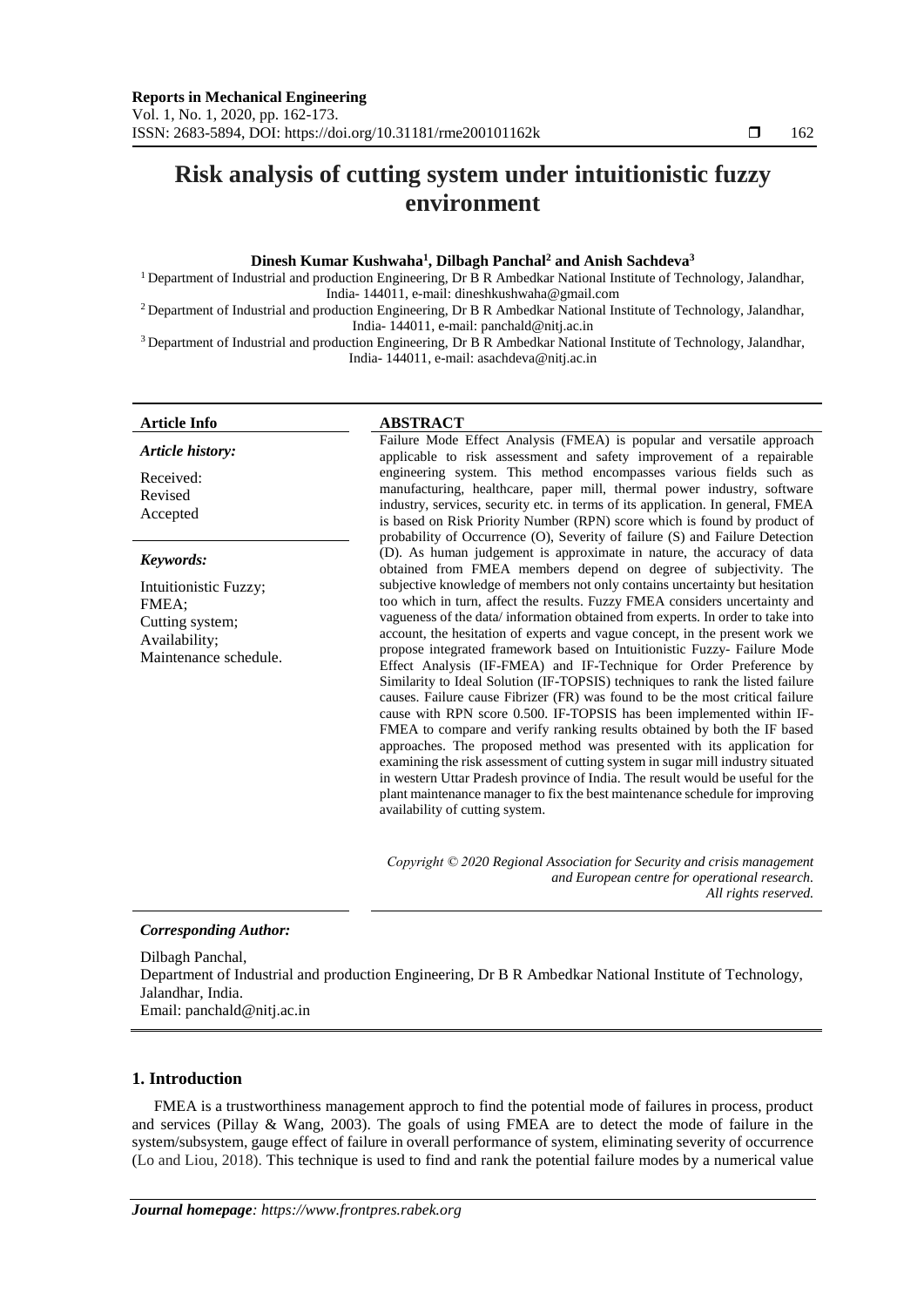known as RPN score. RPN is measure of degree of failure risk. So, it is applicable to rank the failures and decide the remedial action taken for the required failures. A highest value of RPN score indicates more critical failure and remedial action should be given to highest value score. As FMEA is a group-oriented technique and hence is impossible that information provided by the group of experts are exact. The information obtained by the experts contain vagueness/ uncertainties (Panchal et al. 2018). Fuzzy set theory defines a fuzzy subset *A* of a set *X* by its membership function value ( $\mu$ A) as a mapping from the elements of *X* to the closed interval [0*,* 1] (Zadeh, 1965). To handle the uncertainties fuzzy set (FS) concept was incorporated to FMEA by Pillay and Wang (2003). In the past, several other researchers also incorporated the FS theory based mathematical modelling for evaluation of risk analysis of industrial system such as Panchal and Kumar, (2017) exponded the application of IF-THEN rule base fuzzy FMEA approach for assessing the failure event in compressor unit of thermal power industry. Panchal et al. (2018) applied FMEA approach and grey relation analysis (GRA) technique for developing a new risk based integrated model. The results obtained were equated with approaches and subsequently the critical components of a urea fertilizer industry were identified. Xin et al. (2018) evaluated the risk associated with supercritical water gasification (SCWG) technology to ensure the removal and recovery of pollution created by sewage sludge treatment (SST) plant. A fusion of FMEA and multi-granular linguistic distribution evaluation was illustrated to find the criticality of aformentioned system. Panchal et al. (2019) again proposed a risk-based model for studying risk issues under uncertainity in a chlorine plant. Improved Fuzzy FMEA technique was based on relative weight values of experts and was highly useful in ranking the failure causes with high level of accurateness as it overcome the limmitations of IF-THEN rule base FMEA approach in an effective manner. So, it has been concluded from above work that, FS theory based FMEA has proved efficient in handling and managing uncertainties in vague data related to real and complex industrial system to some extent. It has also negated the several limitations of classical FMEA in an effective way but still the fuzzy set theory based existing FMEA approaches are not able to consider the hesitancy of experts during their feedback which raises a serious question on the correctness of the analyzed results. Furthermore, Intuitionistic Fuzzy Set (IFS) theory was seen as an extension of conventional fuzzy set by Attanassov (1986) which consist of membership and non- membership function and allows the researchers to consider the hesitancy effect of expert personnel of any industrial system. IFS was incorporated in FMEA to achieve more correct result of real-life problem which involves human judgement by several researchers. IF modelling-based risk assessment approaches using intuitionistic fuzzy numbers-based quality function deployment (QFD) and VIsekriterijumska optimizacija I KOmpromisno Resenje (VIKOR) technique was proposed by Efe (2019). A novel work relevant to IF based mathematical approach to deal with the uncertainty of data, IF Analytical Hierarchy Process (AHP) was presented (Yazdi et al. 2019) to consider the hesitancy effect involved in experts' feedback. Additionally, Liu et al. (2019) proposed the IF-FMEA approach to make advancement in the performance of method in term of its effectiveness of the results even further. The current approach was integrated by using interval-valued intuitionistic fuzzy sets (IVIFSs) and the multi-attributive border approximation area comparison (MABAC) method. Besides the risk analysis of industrial system, IF based FMEA has encompassed other filed also, Tooranloo et al. (2018) utilised FMEA technique in knowledge management failure factors in an IF environment to analyse the failure modes of oil and gas company. Chang and Cheng (2010) proposed a new approach, which combined the intuitionistic fuzzy set (IFS) and the decisionmaking trial and evaluation laboratory (DEMATEL) approach on risk analysis. Under this work, risk issues of etching process were assessed to illustrate the current methodology. Moreover, the IF based FMEA was applied in services sector to identify the risk of failures. The failure mode of internet banking services was examined and the quality of services were maintained by IF based FMEA tool was proposed (Tooranloo and Sadat, 2016).

From the above studied literature, it has been found that implementation of IF set theory-based FMEA approach has not yet been reported for studying the risk analysis of cutting system of a sugar mill industry situated in western Uttar Pradesh region of India. Therefore, to bridge this gap the application of IF-FMEA approach has been presented in the current work.

#### **2. Proposed framework**

The framework has been developed in two stages to carry out risk analysis of cutting system of a sugarmill industry.In first stage IF- FMEA approach was utilized to conduct the risk assessment of the above mentioned system.In this approach, feedback from industrial experts are obtained to design linguistic scale for three risk factors O, S and D.FMEA sheet consisting of subsystem/components, its function, mode of failure, its effect and cause of potential failures were listed for all failure causes. Critical causes are identified on the basis of fuzzy RPN score derived from IF- FMEA approach. In order to make a prudent decision, IF-TOPSIS has been implemented within IF- FMEA to compute the ranking results on basis of relative coefficient, and comparision of both approaches are compared in the later stage eventually. Propopsed integatred two-stage framework has been shown in fig. 1.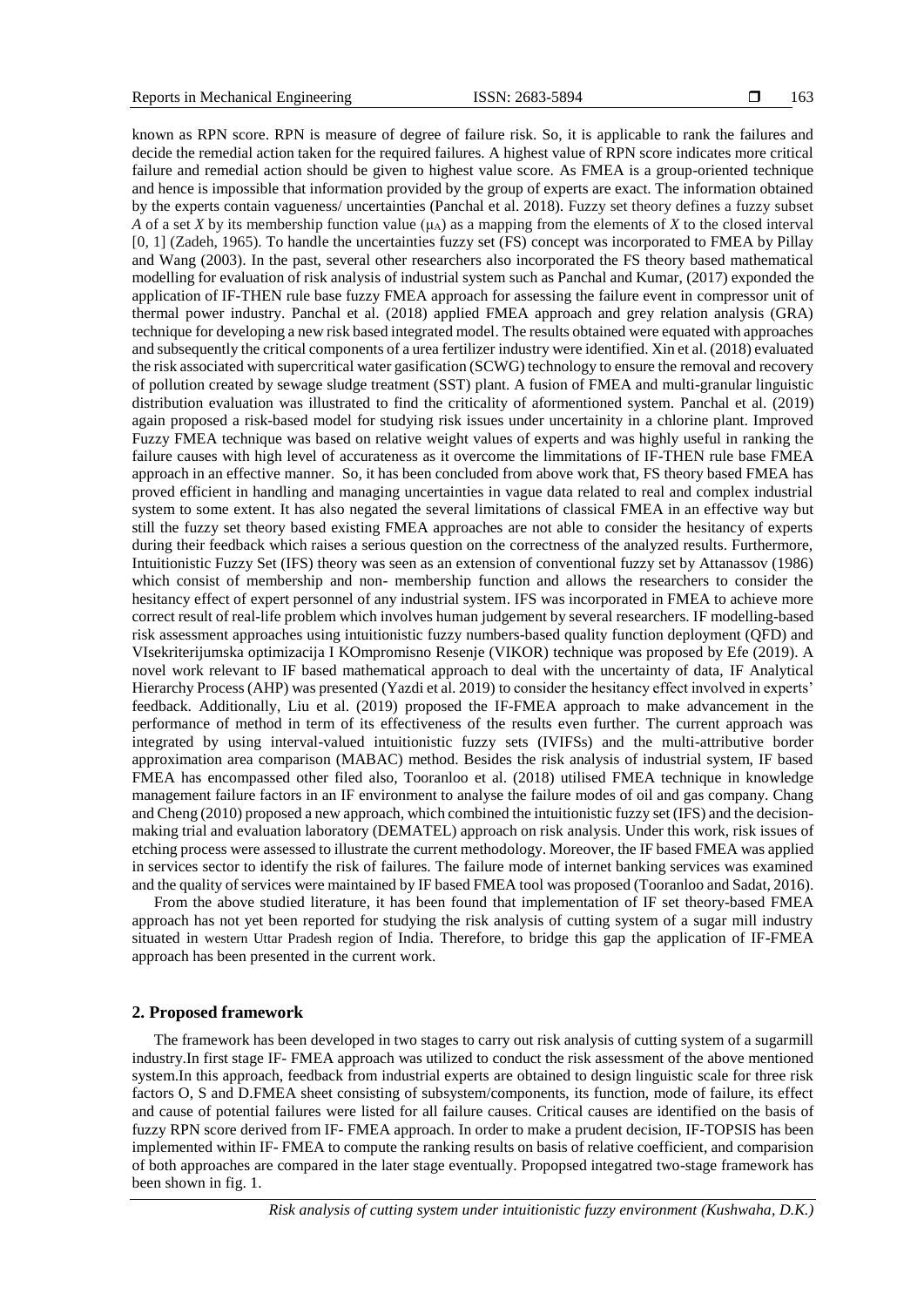

**Figure 1** A two-stage framework

# **3. Notions of Intuitionistic fuzzy set (IFS)**

An IFS in a universal set S which is a set of three variables given by Eqn (1) as:

$$
B = \left\{ \langle x, \mu_B^{-}(x), \nu_B^{-}(x) \mid x \in S \right\}
$$

(1)

Where  $\mu_A^-(x)$  is a membership function,  $\nu_A^-(x)$  is a non-membership function which is given by Eqs. (2) and (3) respectively (Garg 2014)

$$
\mu_{B}^{-}: S \rightarrow [0\ 1], x \in X \rightarrow \mu_{B}^{-}(x) \rightarrow [0\ 1]
$$
 (2)

$$
\vartheta_B^- \colon S \to [0 \ 1], \, x \in X \to \vartheta_B^-(x) \to [0 \ 1] \tag{3}
$$

The above two equations must satisfy condition to be eligible for an IFS

 $\mu_B^-(x) + \nu_B^-(x) = 1$  for all  $x \in S$ .

In addition to membership  $\mu_A^-(x)$  and non-membership function  $\nu_x^-(x)$  Degree of Hesitation is defined as and is defined by Eqn (4) (Attanassov, 2012).

$$
\pi_x = 1 - \mu_B^-(x) - \nu_B^-(x) \tag{4}
$$

Intuitionistic Fuzzy Distance (IFD) between two Intuitionistic Fuzzy Number (IFN) is calculated by Eqn. (5)

Let  $\beta_1 = (\mu_1, \vartheta_1)$  and  $\beta_2 = (\mu_2, \vartheta_2)$  are two IFNs, the IFD between  $\beta_1$  and  $\beta_2$  is given as: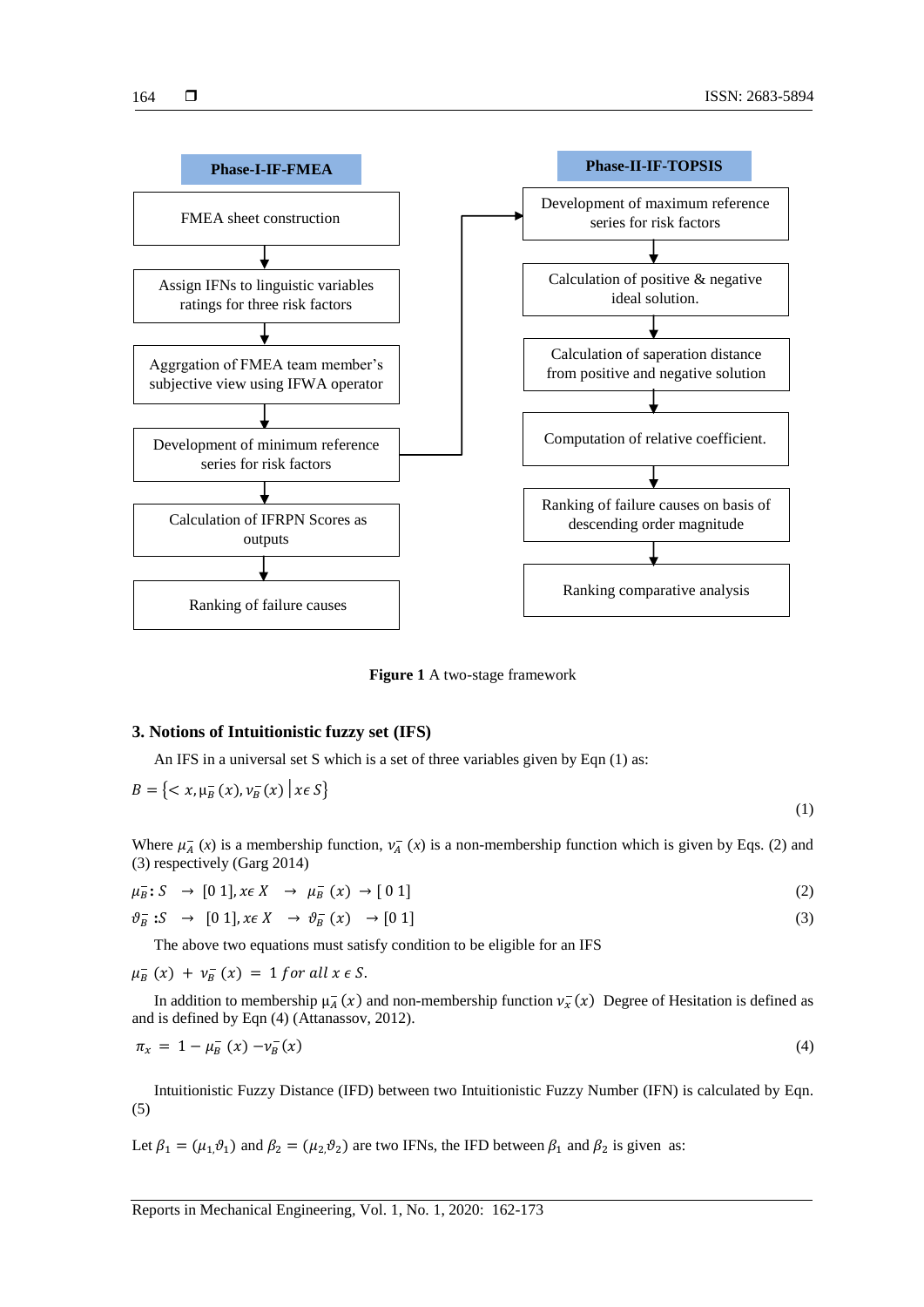$d_{IFD}(\beta_1, \beta_2) = |\beta_1 - \beta_2| = \frac{1}{2}$  $\frac{1}{2}(|\mu_1 - \mu_2| + |\vartheta_1 - \vartheta_2|)$  $|$ ) (5)

For IFN  $\beta_1 = (\mu_1, \vartheta_1)$  if the value  $\mu_1$  gets bigger the value of  $\vartheta_1$  will be smaller and the IFN will be bigger. Also,  $\beta^+ = (1,0)$  and  $\beta^- = (0,1)$  are the largest and smallest IFNs respectively.

Score and accuracy are defined by Eqn. (6) as

$$
P(a) = \mu_1 - \vartheta_1 \text{ and accuracy } Q(a) = \mu_1 + \vartheta_1 \tag{6}
$$

#### **4. Risk analysis approaches**

## **4.1 IF- FMEA approach**

FMEA serves as a proactive method in prioritising and determining the failure cause of the various repairable industrial systems by assigning RPN score (Adar et al. 2017). Score of RPN is used to determine the criticality of the system/subsystem. The higher the score, more critical is the system. In the past the FMEA technique has been applied by many scholars in vivid field like Sharma and Sharma (2012) proposed fuzzy based risk assessment of a paper mill industry. Panchal and Kumar (2016) utilised fuzzy based FMEA approach to carry out study of risk analysis of compressor house unit in a thermal power process industry. Several other researchers also conducted risk assessment in various fields - Offshore wind turbine (Kang et al. 2017); Gas turbine system (Ahn et al.,2017); Thermal power industry (Panchal and Kumar, 2017); Reliability and safety (Lo and Liou, 2018); Transmission system (Panchal et al. 2018); LHD machine (Balaraju et al. 2019); CNG dispensing system (Panchal and Srivastav, 2019); HDR brachytherapy (Su et al. 2020); Steam safety valve (Qin and Pedrycz, 2020). Due it limmitations related to consideration of hesistancy effect in the expert knowledge IF-FMEA approach gain streangh for delivering ranking results with high accuracy. The procedural steps of IF-FMEA technique are as follows:

Step-1 Assign the linguistic terms for the risk factor which is defined as IFN as shown in the table 1. It contains two numerical values one is membership and another non-membership.

| Linguistic Variables | (IFNs)       |
|----------------------|--------------|
| Very low (VL)        | (0.25, 0.70) |
| Low (L)              | (0.30, 0.60) |
| Medium Low (ML)      | (0.40, 0.50) |
| Medium $(M)$         | (0.50, 0.50) |
| Medium High (MH)     | (0.60, 0.30) |
| High(H)              | (0.70, 0.20) |
| Very High (VH)       | 0.75, 0.20   |

**Table 1.** Linguistic variables rating for three risk factors under FMEA approach

**Step-2** Using Eqn. (7) aggregate the team members' subjective views obtained from experts for three risk factors namely O, S & D.

IFWA 
$$
(\alpha_1, \alpha_2, ..., \alpha_n) = W_1 \cdot \alpha_1 + W_2 \cdot \alpha_2 + \dots + W_n \cdot \alpha_n
$$
  
=  $(1 - \prod_{i=1}^n (1 - \mu_{\alpha i})^{w_i}, \prod_{i=1}^n (\nu_{\alpha i})^{w_i})$  (7)

where  $(W_1, W_2, ..., W_n)$ <sup>T</sup> is called the weight vector of  $\alpha_i$  (*i* = 1,2,3, ... . *n*), with  $W_i \in [0 \ 1]$  and  $\sum_{i=1}^{n} W_{i} = 1.$ 

**Step- 3** Develop a reference series for risk factor smaller the score, less is the risk, so choose minimum value  $\delta^- = (0,1)$  using Eqn. (8)

$$
\tilde{\delta}_0 = [\delta_{01}, \delta_{02, \dots, \delta_{0n}}] = [\delta^-, \delta^-, \dots, \delta^-]
$$
\n(8)

**Step - 4** Calculate the Intuitionistic Fuzzy Risk Priority Number (IFRPN) score for all listed failure causes and rank them by using Eqn. (9).

$$
IFRPN = dIFD(0) \times dIFD(S) \times dIFD(D)
$$
\n(9)

165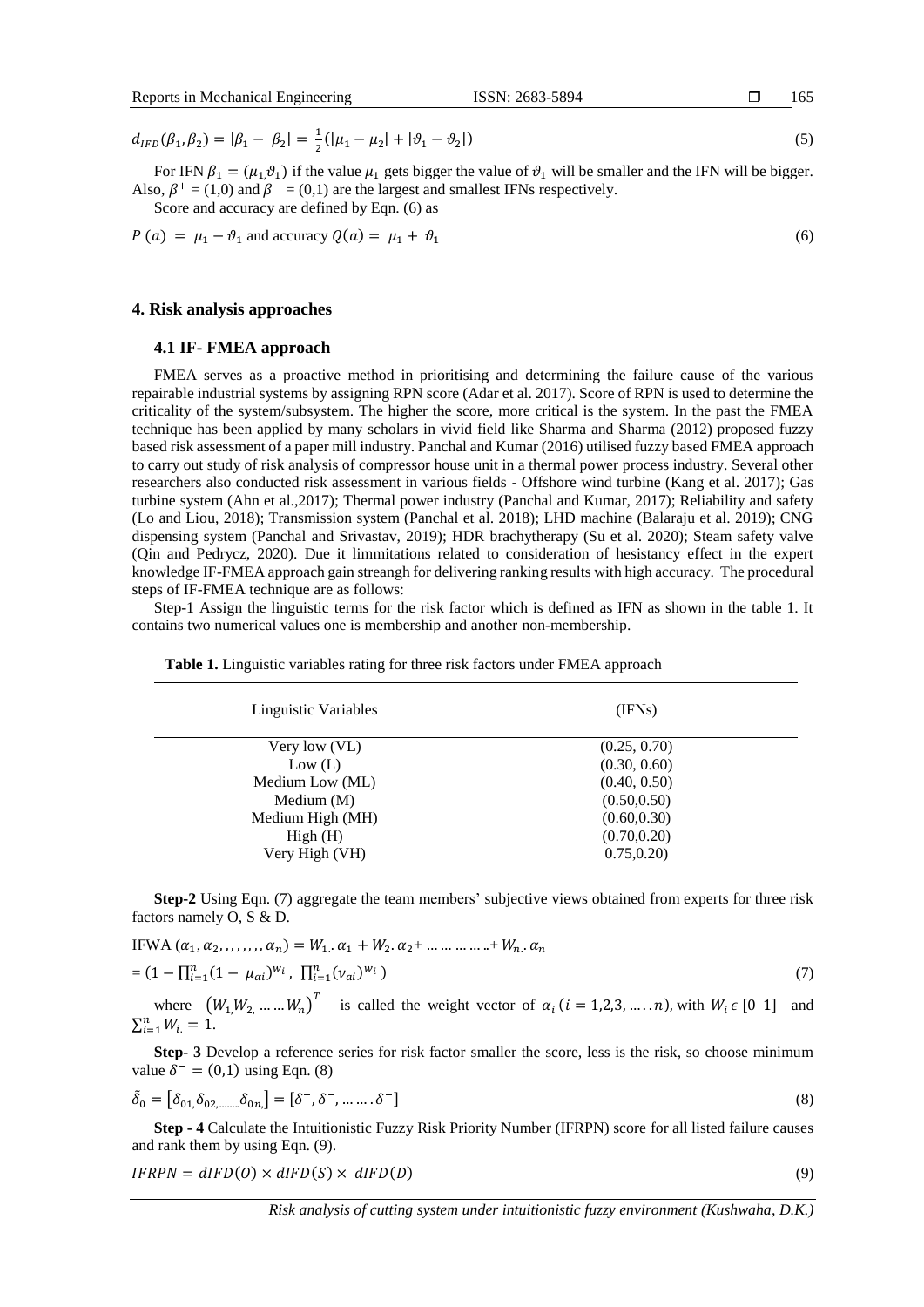**Step -5** Rank all the failure modes in descending order of the IF-FMEA approach output score as obtained.

# **4.2 IF- TOPSIS approach**

TOPSIS was first proposed by Hwang and Yoon to deal with Multi Criteria Decision Making problems (Hwang and Yoon,1981). TOPSIS is a versatile multi-objective decision making approach in which the basis of TOPSIS laid on compromise principle for solving the multi criteria problem in confliction environment. According to the principle of TOPSIS the solution selected should be shortest distance from positive ideal solution and longest distance from negative ideal solution. In course of time TOPSIS has altered combined with various mathematical concept and widely applied accepted with modifications. The landmark change took place when classical TOPSIS combined with fuzzy concept which was proposed by Zadeh in the year 1965. The fuzzy TOPSIS came into picture to consider the uncertainties/ vagueness in the expert opinion. Subsequently, fuzzy TOPSIS have been implemented by several researchers. Chu, (2002) proposed fuzzy set theory-based TOPSIS approach for selection of plant location. Junior et al. (2014) implemented the application of fuzzy TOPSIS for supplier selection. Petrović et al. (2019) proposed comparison of three fuzzy based MCDM approaches for supplier selection. Yazdi et al. (2020) expounded the application of fuzzy concept in modified fuzzy AHP combined with fuzzy TOPSIS to carry out risk assessment specifically considering fire and explosion in a complex chemical process industry. Ali et al. (2020) utilised fuzzy based a hybrid MCDM technique i.e Full Consistency Fuzzy TOPSIS method for car selection. Zolfani et al. (2020) proposed logarithmic normalization based TOPSIS and VIKOR for re-evaluation of multi criteria decision making approach. Moreover, fuzzy TOPSIS has further been improved with the advent of IFS theory proposed by Attanassov. Several scholars implemented IFS based TOPSIS approach for decision making in vivid fields-Selection of wind power plants (Daneshvar Rouyendegh et al. 2018); Maritime industry (Senel et al. 2018); Complex and changeable bone transplant selections (Zhang and Yao 2020); Green supply selection (Ramakrishnan and Chakraborty 2020). The steps of FMEA presented in this work and of TOPSIS are same till steps 2 so, it is not repeated here again. The other steps of TOPSIS applied in the current work are presented. The procedural steps of IF-TOPSIS approach is given in following steps:

**Step-3** Develop a reference series for risk factor for minimum and maximum series using Eqs.  $(10 - (11))$ . Smaller the score, less is the risk, so choose minimum value  $\delta^- = (0,1)$ .

Minimum series for non-benificial risk factors

$$
\tilde{\delta}_{0-} = [\delta_{01}, \delta_{02, \dots, \dots} \delta_{0n}] = [\delta^-, \delta^-, \dots \dots \delta^-]
$$
\n(10)

Maximum series for beneficial risk factors

$$
\tilde{\delta}_{0+} = [\delta_{01}\delta_{02,\dots} \delta_{0n}] = [\delta^+, \delta^+, \dots \dots \delta^+]
$$
\n(11)

**Step-4** Calculate the positive ideal solution PIS and negative ideal solution NIS by using Eqs.  $(12) - (13)$ .  $PIS = \{(k^{max_{pij}} | j \in J), (i^{max_{pij}} / j \in j') \}$  for  $k = 1, 2, 3 ... m\}$  (12)

$$
NIS = \{ (k^{min_{pij}} / j \in J), (i^{max_{pij}} / j \in j') \text{ for } k = 1, 2, 3 \dots m \}
$$
\n(13)

**Step-5** Calculation of saperation distances from positive and negative solution using Eqs.14-15.

$$
a_i^+ = \sqrt{\sum_{j=1}^n p^i (j - z)^2} \; k = 1, 2, 3 \dots m \tag{14}
$$

$$
a_i^- = \sqrt{\sum_{j=1}^n pij - z^-)^2} \; k = 1, 2, 3 \dots m \tag{15}
$$

**Step-6**. Using Eqn. (14) tabulate relative coefficient for each failure cause.

$$
\kappa = \frac{a_i^-}{a_i^+ + a_i^-} \tag{16}
$$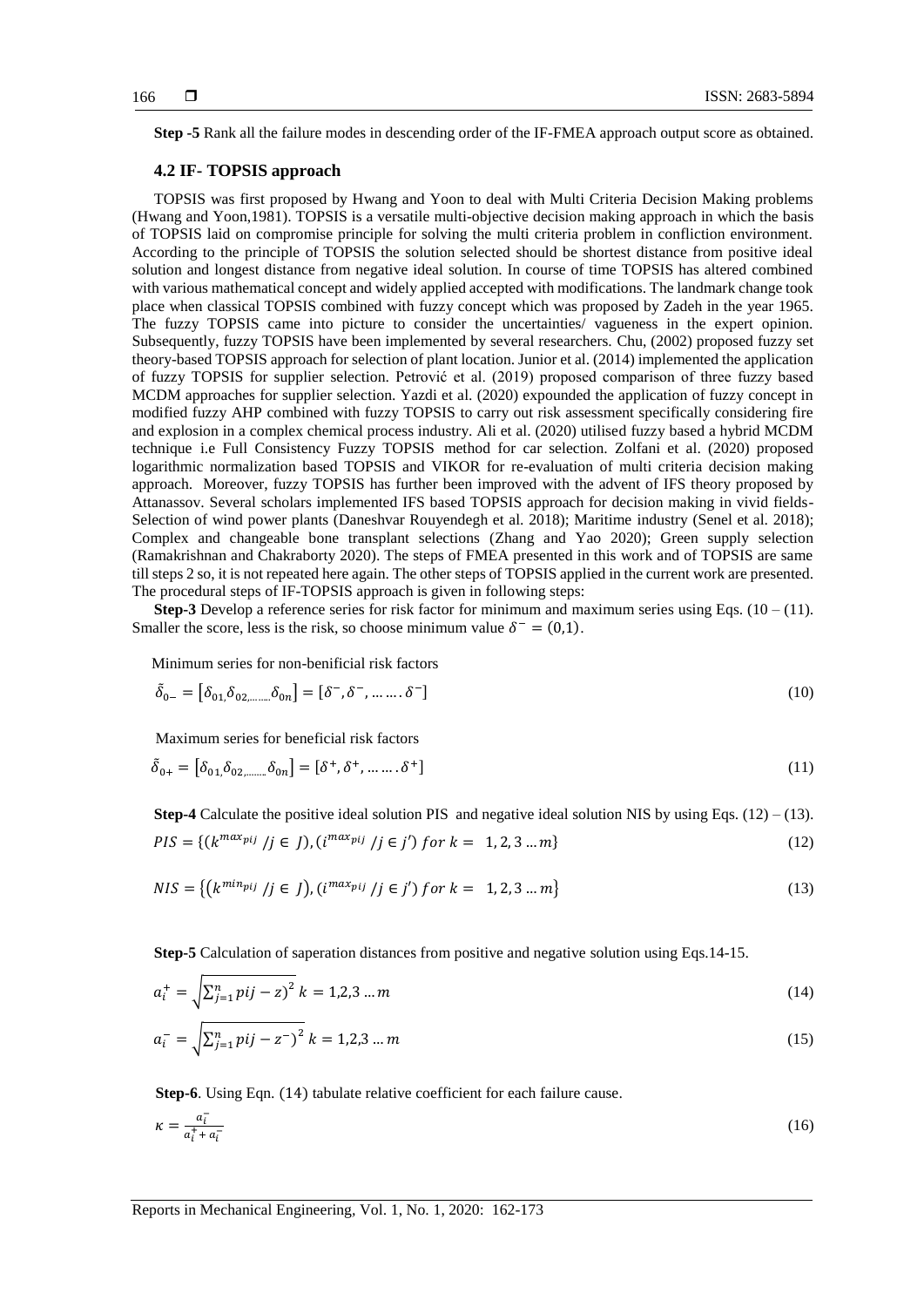**Step-7** Rank all the listed failure mode in the order of decreasing values of relative coefficient.

#### **5. Case study**

To exemplify application of developed IF-FMEA approach for risk examination, cutting system (CS) of sugar mill industry situated in western part of Uttar Pradesh, India has been considered which is one of the important functionary unit of the considered Industry. The unit not only chops and cuts the sugar cane but also feed the tandem mill with small pieces of cane. Generally, CS is a complex subsystem consist of chopper, leveller, fibrizer and tandem mill or crusher and unloader which are arranged in series configuration. If function of any components of cutting system deviates, the supply of raw juice to other subsystem comes to halt. Also, the supply of bagasse (Fuel) to the boiler will be stopped. Both the supply of raw juice and bagasse shut the production of sugar. That is why, for maintaining high availability of CS it is crucial to study and analyse the failure risk related with its various subsystem/equipment/components.

## **5.1 Application of the proposed model for risk analysis**

#### *5.1.1 IF- FMEA application*

Selected FMEA team which consists of three team members of different in experience, age and educational qualification are asked to perform a brainstorming session related to list various failure causes related to different subsystem/component of cutting unit and FMEA sheet was developed as shown in table 2.

|                              |                                                                                        | Mode of                         | Effect of                                                 | Cause of                                                                |
|------------------------------|----------------------------------------------------------------------------------------|---------------------------------|-----------------------------------------------------------|-------------------------------------------------------------------------|
| Subsystem/components         | Function                                                                               | potential                       | potential                                                 | potential                                                               |
|                              |                                                                                        | failure                         | failure                                                   | failure                                                                 |
|                              |                                                                                        |                                 |                                                           | Overloading                                                             |
|                              | To supply raw                                                                          | Burning of                      | Stop the                                                  | of main                                                                 |
| Main cane career             | cane to the                                                                            | motor                           | supply of                                                 | track of                                                                |
|                              | chopper.                                                                               | armature                        | sugar cane                                                | conveyor                                                                |
|                              |                                                                                        |                                 |                                                           | (MC)                                                                    |
| Chopper                      | It chops the cane<br>into small pieces.                                                | Wear and<br>tear                | Stop the<br>supply of<br>sugar cane                       | <b>Blunt</b> blade<br>of the<br>components<br>(CH)                      |
|                              | It is used to level                                                                    | Loosening                       | Loss of                                                   | <b>Blockage</b>                                                         |
| Leveller                     | the cane.                                                                              | of sleeve                       | production.                                               | (LR)                                                                    |
| Fibrizer                     | Hammer in the<br>fibrizor further<br>break the cane<br>into partially<br>crushed cane. | Jamming                         | Bursting of<br>casing and<br>cause<br>accident.           | Particle like<br>stone, iron<br>piece results<br>in jamming<br>$(FR)$ . |
| <b>Rack Elevator</b>         | Transport the<br>partially crushed<br>cane from one<br>mill to other.                  | Wearing of<br>chain<br>sprocket | Decrease in<br>supply of<br>partially<br>crushed<br>cane. | Improper<br>lubrication<br>$(RE)$ .                                     |
| Roller/Crusher               | Extract the juice<br>from the cane.                                                    | Wearing of<br>teeth             | Low<br>production<br>of raw juice<br><b>Stops</b>         | Bearing<br>failure<br>$(CR)$ .<br>Improper                              |
| <b>Imbibition Juice Pump</b> | Pump the raw<br>juice to the raw<br>juice heater                                       | Overheating                     | supply of<br>juice to<br>clarification<br>unit            | Lubrication.<br>Faulty<br>Priming<br>$(JP)$ .                           |
| Impeller failure             | Create pressure<br>difference in<br>pump                                               | Choking                         | Stop<br>functioning<br>of pump                            | Dirt<br>deposition<br>(DP)                                              |

#### **Table 2**. FMEA Sheet

*Risk analysis of cutting system under intuitionistic fuzzy environment (Kushwaha, D.K.)*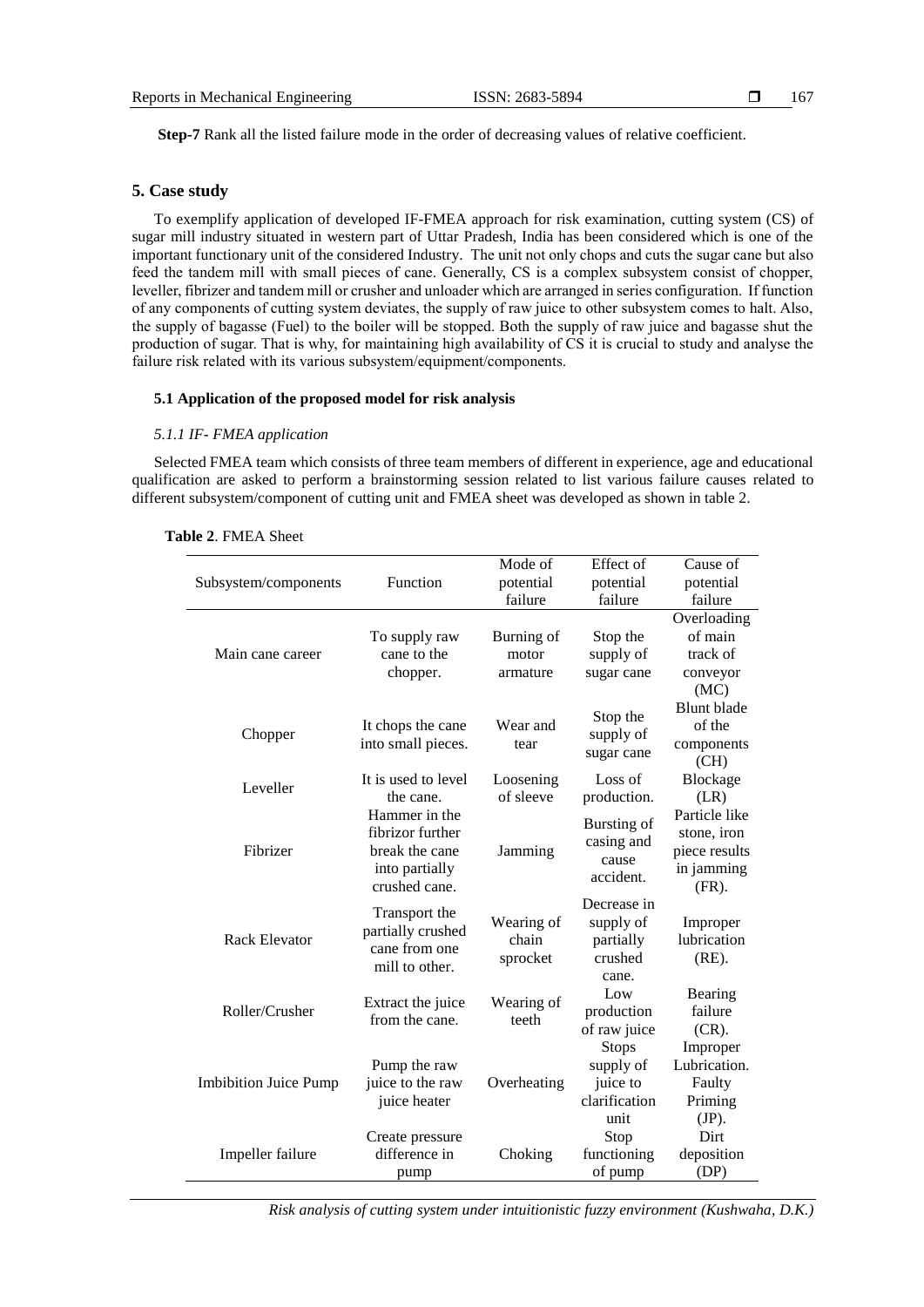|                      |                   | Mode of         | Effect of             | Cause of                  |
|----------------------|-------------------|-----------------|-----------------------|---------------------------|
| Subsystem/components | Function          | potential       | potential             | potential                 |
|                      |                   | failure         | failure               | failure                   |
|                      | To supply cane to | Hydraulic       | Stop supply           | Leakage of                |
| Unloader             | main cane carrier | system          | of cane to            | oil (UL)                  |
|                      |                   | failure         | mill house            |                           |
|                      |                   | Blockage        | Poor                  |                           |
| <b>Nozzle</b>        | To supply water   | due to          | removal of            | Chocking                  |
|                      | to mill           | deposition      | baggase               | (NL)                      |
|                      |                   | of dirt         | from mill             |                           |
| Spray system         | To sprinkle water | <b>Blockage</b> | Deposition<br>of fine | Leakage of<br>nozzle pipe |
|                      |                   |                 | baggase               | (LK)                      |
|                      |                   |                 | Stop supply           | Excessive                 |
| Motor                | To supply power   | Overheating     | of power to           | current                   |
|                      | to pump           |                 | pump                  | supply $(EC)$             |
|                      |                   |                 | Leads to              | Poor                      |
| Bearing              | To support shaft  | Overload        | stop of               | lubrication               |
|                      | of motor          |                 | pump                  | (PL)                      |
|                      |                   |                 | functioning           |                           |

The identified thirteen failure causes as shown in table 2 related to three risk factors O, S, D are rated by these experts on the basis of rating scale (table 1) and the ratings for the three risk factors are shown in table 3.

| Failure   | Occurrence $(0)$ |                 |                 |           | Severity $(S)$  |                 |     | Detection (D)   |                 |  |
|-----------|------------------|-----------------|-----------------|-----------|-----------------|-----------------|-----|-----------------|-----------------|--|
| causes    | TM1              | TM <sub>2</sub> | TM <sub>3</sub> | TM1       | TM <sub>2</sub> | TM <sub>3</sub> | TM1 | TM <sub>2</sub> | TM <sub>3</sub> |  |
| MC        | MH               | М               | М               | ML        | ML              | ML              | M   | ML              | L               |  |
| <b>CH</b> | M                | MH              | H               | <b>MH</b> | MH              | ML              | МH  | H               | MH              |  |
| LR        | ML               | ML              | L               | M         | L               | ML              | VH  | M               | M               |  |
| <b>FR</b> | Н                | MH              | М               | VL        | ML              | L               | H   | М               | H               |  |
| RE        | M                | M               | ML              | M         | M               | M               | L   | М               | H               |  |
| <b>CR</b> | VH               | <b>MH</b>       | VH              | VH        | ML              | ML              | ML  | ML              | L               |  |
| JP        | L                | M               | L               | M         | ML              | ML              | MH  | ML              | M               |  |
| DP        | H                | M               | H               | <b>MH</b> | M               | M               | ML  | ML              | ML              |  |
| UL        | L                | M               | VH              | M         | <b>MH</b>       | H               | MH  | <b>MH</b>       | ML              |  |
| NL        | VH               | <b>VH</b>       | <b>VH</b>       | ML        | ML              | L               | M   | L               | ML              |  |
| LK        | H                | VH              | VH              | H         | MН              | M               | VL  | ML              | ML              |  |
| EC        | L                | M               | L               | M         | M               | ML              | M   | M               | M               |  |
| PL        | ML               | L               | L               | VH        | MН              | VH              | VH  | ML              | ML              |  |

**Table 3**. Experts rating for three risk factors

Here, the risk factor O, S and D are considererd as non-benifical criteria. On the basis of experts feedback as per table 1, linguistic variables against each risk factors in table 3 are used to calculate the aggregated value of three team members with the relative weight assigned as  $\Psi_k = 0.30, 0.45$  and 0.25. The three team members selected from consider plant maintenance departments were assumed to be of different importance because of their practical knowledge, educational qualification and expertise. The aggregated information of all failure modes was calculated by using Eqn. (7) and is given in table 4.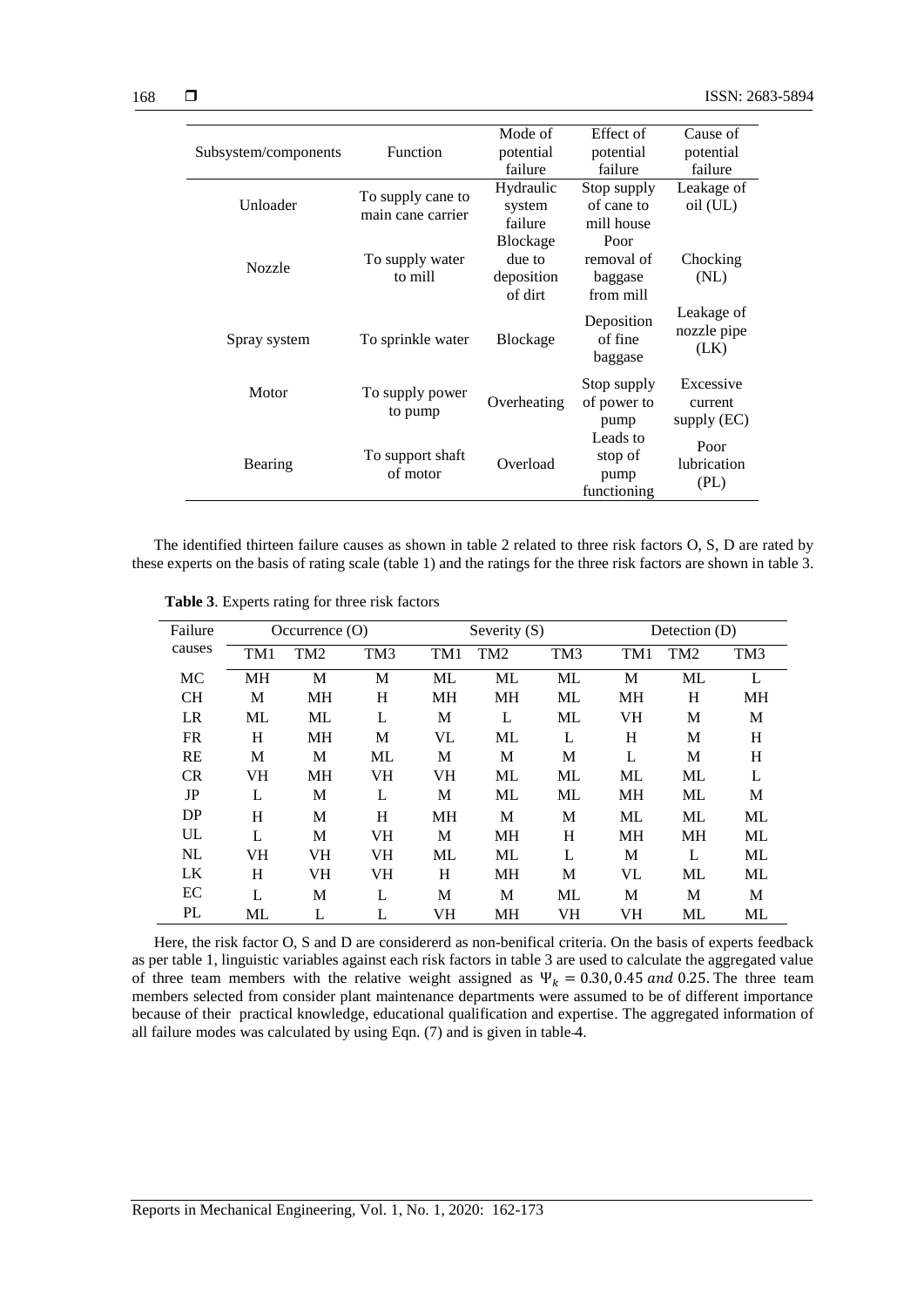| Sr. No         | Failure<br>cause |        | Severity $(S)$ |        | Detection (D)<br>Occurrence $(O)$ |        |        |
|----------------|------------------|--------|----------------|--------|-----------------------------------|--------|--------|
| 1              | MC               | 0.5324 | 0.5710         | 0.5000 | 0.5000                            | 0.4096 | 0.4767 |
| $\overline{2}$ | <b>CH</b>        | 0.6020 | 0.6840         | 0.3565 | 0.6591                            | 0.6486 | 0.7500 |
| 3              | LR               | 0.3764 | 0.4767         | 0.5478 | 0.4572                            | 0.5939 | 0.6202 |
| 4              | <b>FR</b>        | 0.6120 | 0.6982         | 0.5710 | 0.4469                            | 0.6225 | 0.6979 |
| 5              | RE               | 0.4767 | 0.5000         | 0.5000 | 0.5000                            | 0.5132 | 0.5800 |
| 6              | <b>CR</b>        | 0.6911 | 0.7600         | 0.4243 | 0.6202                            | 0.3764 | 0.4767 |
| 7              | JP               | 0.3984 | 0.5510         | 0.5000 | 0.5000                            | 0.4924 | 0.5710 |
| 8              | DP               | 0.6225 | 0.6979         | 0.4469 | 0.5710                            | 0.4000 | 0.5000 |
| 9              | UL               | 0.5349 | 0.5800         | 0.3457 | 0.6840                            | 0.5573 | 0.6591 |
| 10             | NL               | 0.7500 | 0.8000         | 0.5271 | 0.4767                            | 0.3911 | 0.4572 |
| 11             | LK               | 0.7359 | 0.8000         | 0.3302 | 0.6982                            | 0.3585 | 0.4469 |
| 12             | EC               | 0.3984 | 0.4473         | 0.5000 | 0.5000                            | 0.5000 | 0.5000 |
| 13             | PL               | 0.3316 | 0.4319         | 0.2467 | 0.7600                            | 0.5386 | 0.6202 |

After calculating the aggregated IFNs Eqn. (8) was used to calculate the distance of the two IFNs and are compared with reference series. (minimum)  $\bar{A}_0 = [(0,1), (0,1), \ldots, (0,1)]$  and using Eqn. 9 IFRPN score were tabulated for the listed failure causes and the corresponding ranks are summarized in table 5.

| Failure<br>cause | $\Omega$ | S      | D      | <b>IFRPN</b><br>Score | <b>FMEA</b><br>Rank | Relativ<br>e<br>Coeff. | <b>TOPSI</b><br>S<br>Rank |
|------------------|----------|--------|--------|-----------------------|---------------------|------------------------|---------------------------|
| МC               | 0.7469   | 0.7500 | 0.6713 | 0.3760                | 6                   | 0.5701                 | 6                         |
| <b>CH</b>        | 0.7600   | 0.5269 | 0.7736 | 0.3098                | 10                  | 0.5064                 | 10                        |
| LR               | 0.6381   | 0.8191 | 0.7838 | 0.4097                | 3                   | 0.6170                 | 3                         |
| <b>FR</b>        | 0.7629   | 0.8476 | 0.7735 | 0.5002                | 1                   | 0.7373                 | 1                         |
| RE               | 0.7267   | 0.7500 | 0.7232 | 0.3942                | $\overline{4}$      | 0.5899                 | $\overline{4}$            |
| <b>CR</b>        | 0.8111   | 0.6142 | 0.6381 | 0.3179                | 9                   | 0.5081                 | 9                         |
| JP               | 0.6228   | 0.7500 | 0.7069 | 0.3302                | 8                   | 0.5176                 | 8                         |
| DP               | 0.7735   | 0.6614 | 0.6500 | 0.3325                | 7                   | 0.5206                 | $\tau$                    |
| UL               | 0.7449   | 0.5037 | 0.7278 | 0.2731                | 11                  | 0.4575                 | 11                        |
| NL               | 0.8500   | 0.7888 | 0.6625 | 0.4442                | 2                   | 0.6609                 | 2                         |
| LK               | 0.8359   | 0.4811 | 0.6350 | 0.2554                | 12                  | 0.4429                 | 12                        |
| EC               | 0.6747   | 0.7500 | 0.7500 | 0.3795                | 5                   | 0.5741                 | 5                         |
| PL               | 0.6157   | 0.3667 | 0.7285 | 0.1645                | 13                  | 0.2583                 | 13                        |
| <b>PIS</b>       | 0.8500   | 0.8476 | 0.7838 |                       |                     |                        |                           |
| <b>NIS</b>       | 0.6157   | 0.3667 | 0.6350 |                       |                     |                        |                           |

**Table 5.** IFD (Minimum series), IFRPN score, relative coefficient and TOPSIS Rank

# *5.1.2 IF-TOPSIS application*

As per the consideration of risk factor as non-benifial (same as under IF-FMEA), using equation 10, reference series for the set of linguistic terms was developed as shown in table 5. further, using equation 12-13 positive and negative ideal solution for each listed failure cause has been tabulated as shown in table 5. Separation distancefrom positive and negative solution values were computed using Eqn.14-15 as shown in table 6-7.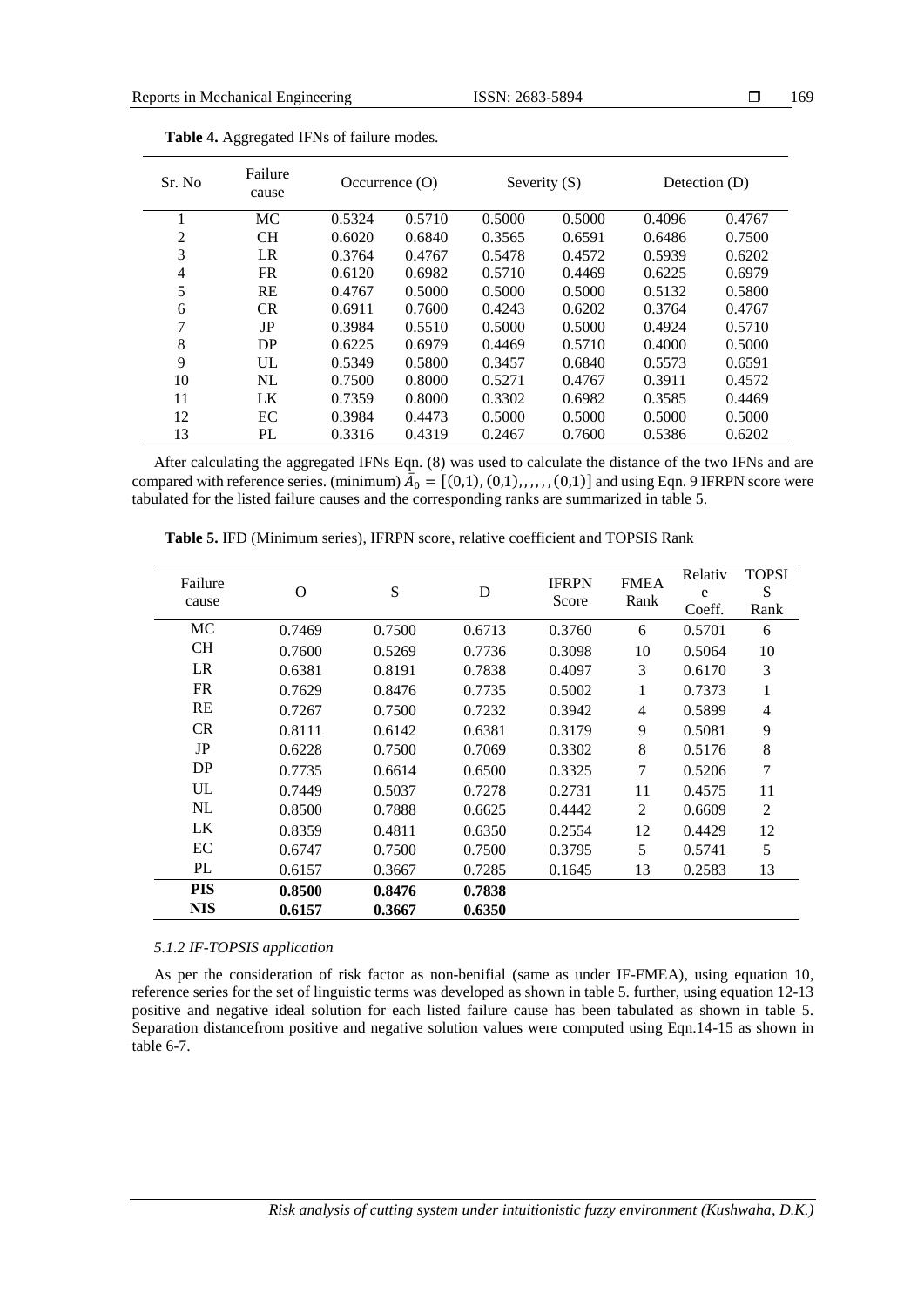| Failure   | O      | S      | D      | O, S, D |         |
|-----------|--------|--------|--------|---------|---------|
| causes    |        |        |        |         | O, S, D |
| MC        | 0.1031 | 0.0976 | 0.1125 | 0.3133  | 0.5597  |
| CH        | 0.0900 | 0.3207 | 0.0102 | 0.4209  | 0.6488  |
| LR        | 0.2119 | 0.0284 | 0.0000 | 0.2404  | 0.4903  |
| <b>FR</b> | 0.0871 | 0.0000 | 0.0103 | 0.0974  | 0.3120  |
| <b>RE</b> | 0.1233 | 0.0976 | 0.0606 | 0.2815  | 0.5306  |
| CR        | 0.0389 | 0.2334 | 0.1457 | 0.4180  | 0.6465  |
| JP        | 0.2272 | 0.0976 | 0.0769 | 0.4017  | 0.6338  |
| DP        | 0.0765 | 0.1862 | 0.1338 | 0.3965  | 0.6297  |
| UL        | 0.1051 | 0.3439 | 0.0560 | 0.5050  | 0.7106  |
| NL        | 0.0000 | 0.0588 | 0.1213 | 0.1801  | 0.4244  |
| LK        | 0.0141 | 0.3665 | 0.1488 | 0.5293  | 0.7276  |
| EC        | 0.1753 | 0.0976 | 0.0338 | 0.3067  | 0.5538  |
| PL        | 0.2343 | 0.4809 | 0.0553 | 0.7705  | 0.8778  |

| <b>Table 6.</b> Separation distance from positive solution |  |  |  |  |
|------------------------------------------------------------|--|--|--|--|
|------------------------------------------------------------|--|--|--|--|

Table 7. Separation distance from negative solution.

| Failure causes | O      | S      | D      | O, S, D | O, S, D |
|----------------|--------|--------|--------|---------|---------|
| MC             | 0.1312 | 0.3833 | 0.0363 | 0.5508  | 0.7421  |
| <b>CH</b>      | 0.1443 | 0.1602 | 0.1385 | 0.4431  | 0.6656  |
| LR             | 0.0224 | 0.4525 | 0.1488 | 0.6237  | 0.7897  |
| <b>FR</b>      | 0.1473 | 0.4809 | 0.1385 | 0.7667  | 0.8756  |
| <b>RE</b>      | 0.1110 | 0.3833 | 0.0882 | 0.5825  | 0.7632  |
| CR             | 0.1955 | 0.2475 | 0.0031 | 0.4461  | 0.6679  |
| JP             | 0.0072 | 0.3833 | 0.0719 | 0.4624  | 0.6800  |
| DP             | 0.1578 | 0.2947 | 0.0150 | 0.4675  | 0.6838  |
| UL             | 0.1292 | 0.1370 | 0.0927 | 0.3590  | 0.5992  |
| NL             | 0.2343 | 0.4221 | 0.0275 | 0.6839  | 0.8270  |
| LK             | 0.2203 | 0.1144 | 0.0000 | 0.3347  | 0.5785  |
| EC             | 0.0591 | 0.3833 | 0.1150 | 0.5574  | 0.7466  |
| PL             | 0.0000 | 0.0000 | 0.0935 | 0.0935  | 0.3058  |

Using tabulated sepration values as per Eqn.16, the values of relative coefficient for all listed failure causes were calculated and the ranking of failure causes was done in descending order as shown in table 5.

# **6. Compartive result discussion**

From table 5, it has been found that failure cause FR with IFRPN and Relative Coefficient outputs 0.500  $& 0.7373$  has been prioritized as the most critical one with rank  $1<sup>st</sup>$ . So, extra care is required for this cause for maintaining system in operation continuously. On the other hand, failure cause (PL) has been ranked as  $13<sup>th</sup>$  so less care is required for this failure causes in order to avoid system failure. Other failure causes such as MC, CH, LR, RE, CR, JP, DP, UL, NL, LK and EC with their corresponding IFRPN score 0.376, 0.310, 0.410, 0.394, 0.318, 0.330, 0.333, 0.273, 0.444, 0.255, 0.380, 0.164 were ranked  $6<sup>th</sup>$ , 10<sup>th</sup>, 3<sup>rd</sup>, 4<sup>th</sup>, 9<sup>th</sup>, 8<sup>th</sup>, 7<sup>th</sup>, 11<sup>th</sup>, 2<sup>nd</sup>, 12<sup>th</sup>, 5<sup>th</sup> respectively. But with implementation of IF based TOPSIS approach all the ranking of failure causes were found to be same which established the compatibility of both the IF based approaches. FR with relative coefficient 0.7373 was ranked 1<sup>st</sup> whereas PL with relative coefficient 0.2583 was ranked 13<sup>th.</sup> Relative coefficient values of failure cause of same order as of IF- FMEA were 0.5701, 0.5064, 0.6170, 0.5899, 0.5081, 0.5176, 0.5206, 0.4575, 0.6609, 0.4429, 0.5741.

As the overlapping of ranking is not there here with the implementation of IF-FMEA approach which consider the hesitancy effect also so it is a useful and effective approach to be proposed for carrying out risk analysis of different complex industrial system also.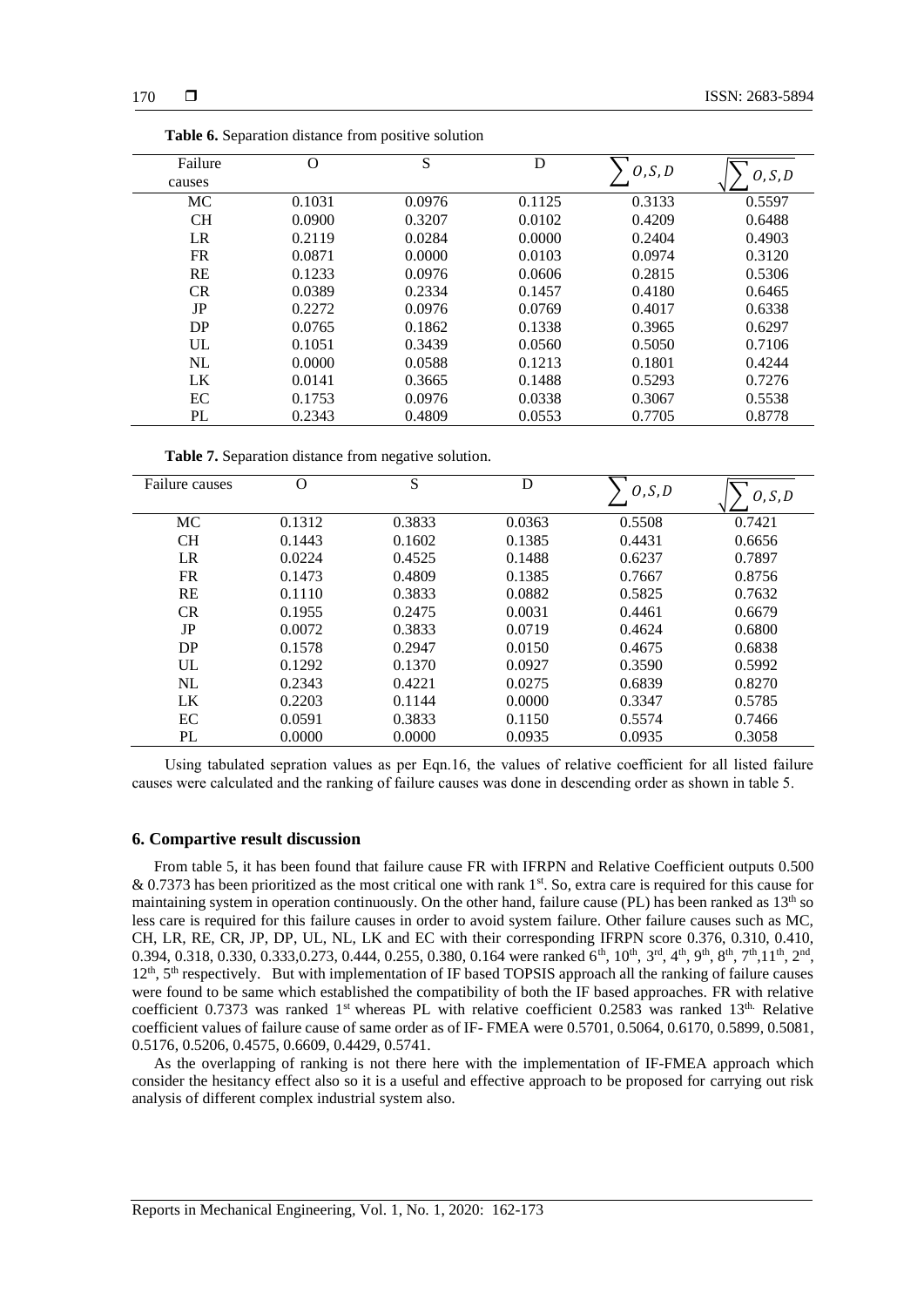171

# **7. Conclusions**

The risk analysis of cutting system has been illustrated by IF - FMEA approach based integrated framework and the failure cause FR has been priortised as the most critical one. The merits of the said approach lie in the fact that it takes into consideration membership and non-membership function. Also, another merit was the aggregation of team member's subjective opinion which has been done by IFWA, to take care of the average effect of different views. IFRPN score and the rank of the considered system was calculated which facilitates system analysts to detect critical component of the system and hence to carry out the risk analysis. When IF-TOPSIS was implemented the ranking of all the listed failure causes were same as that of IF- FMEA approach which laid the foundation of strong correlation among both aforementioned techniques. As, all ranking obtained from both IF based techniques were same as represented in table 5, this verified the consistency of the proposed model. Apart from that merits of current approach can also be extended using the objective weight of risk factors which has not been considered in the present work. Also, this work can be extended to other subsystems of sugar mill industry to conduct out risk assesment under intuitionistic fuzzy environment. Moreover, ranking results could be further compared with other IF based MCDM approaches such as COPRAS, WAPAS and CODAS also.

# **References**

Atanassov, K. T. (2012). On intuitionistic fuzzy sets theory (Vol. 283). Springer.

Ali, Y., Mehmood, B., Huzaifa, M., Yasir, U., & Khan, A. U. (2020). Development of a new hybrid multi criteria decision-making method for a car selection scenario. Facta Universitatis, Series: Mechanical Engineering, 18(3), 357-373.

Ahn, J., Noh, Y., Park, S. H., Choi, B. I., & Chang, D. (2017). Fuzzy-based failure mode and effect analysis (FMEA) of a hybrid molten carbonate fuel cell (MCFC) and gas turbine system for marine propulsion. Journal of Power Sources, 364, 226-233.

Adar, E., İnce, M., Karatop, B., & Bilgili, M. S. (2017). The risk analysis by failure mode and effect analysis (FMEA) and fuzzy-FMEA of supercritical water gasification system used in the sewage sludge treatment. Journal of Environmental Chemical Engineering, 5(1), 1261-1268.

Balaraju, J., Raj, M. G., & Murthy, C. S. (2019). Fuzzy-FMEA risk evaluation approach for LHD machine-A case study. Journal of Sustainable Mining, 18(4), 257-268.

Chang, K. H., & Cheng, C. H. (2010). A risk assessment methodology using intuitionistic fuzzy set in FMEA. International Journal of Systems Science, 41(12), 1457-1471.

Chu, T. C. (2002). Selecting plant location via a fuzzy TOPSIS approach. The International Journal of Advanced Manufacturing Technology, 20(11), 859-864.

Daneshvar Rouyendegh, B., Yildizbasi, A., & Arikan, Ü. Z. (2018). Using intuitionistic fuzzy TOPSIS in site selection of wind power plants in Turkey. Advances in Fuzzy Systems, 2018.

Efe, B. (2019). Analysis of operational safety risks in shipbuilding using failure mode and effect analysis approach. Ocean Engineering, 187, 106214.

Garg, H. (2014). Performance and behavior analysis of repairable industrial systems using Vague Lambda– Tau methodology. Applied Soft Computing, 22, 323-338.

Hwang, C. L., & Yoon, K. (1981). Methods for multiple attribute decision making. In Multiple attribute decision making (pp. 58-191). Springer, Berlin, Heidelberg.

Junior, F. R. L., Osiro, L., & Carpinetti, L. C. R. (2014). A comparison between Fuzzy AHP and Fuzzy TOPSIS methods to supplier selection. Applied Soft Computing, 21, 194-209.

Kang, J., Sun, L., Sun, H., & Wu, C. (2017). Risk assessment of floating offshore wind turbine based on correlation-FMEA. Ocean Engineering, 129, 382-388.

Lo, H. W., & Liou, J. J. (2018). A novel multiple-criteria decision-making-based FMEA model for risk assessment. Applied Soft Computing, 73, 684-696.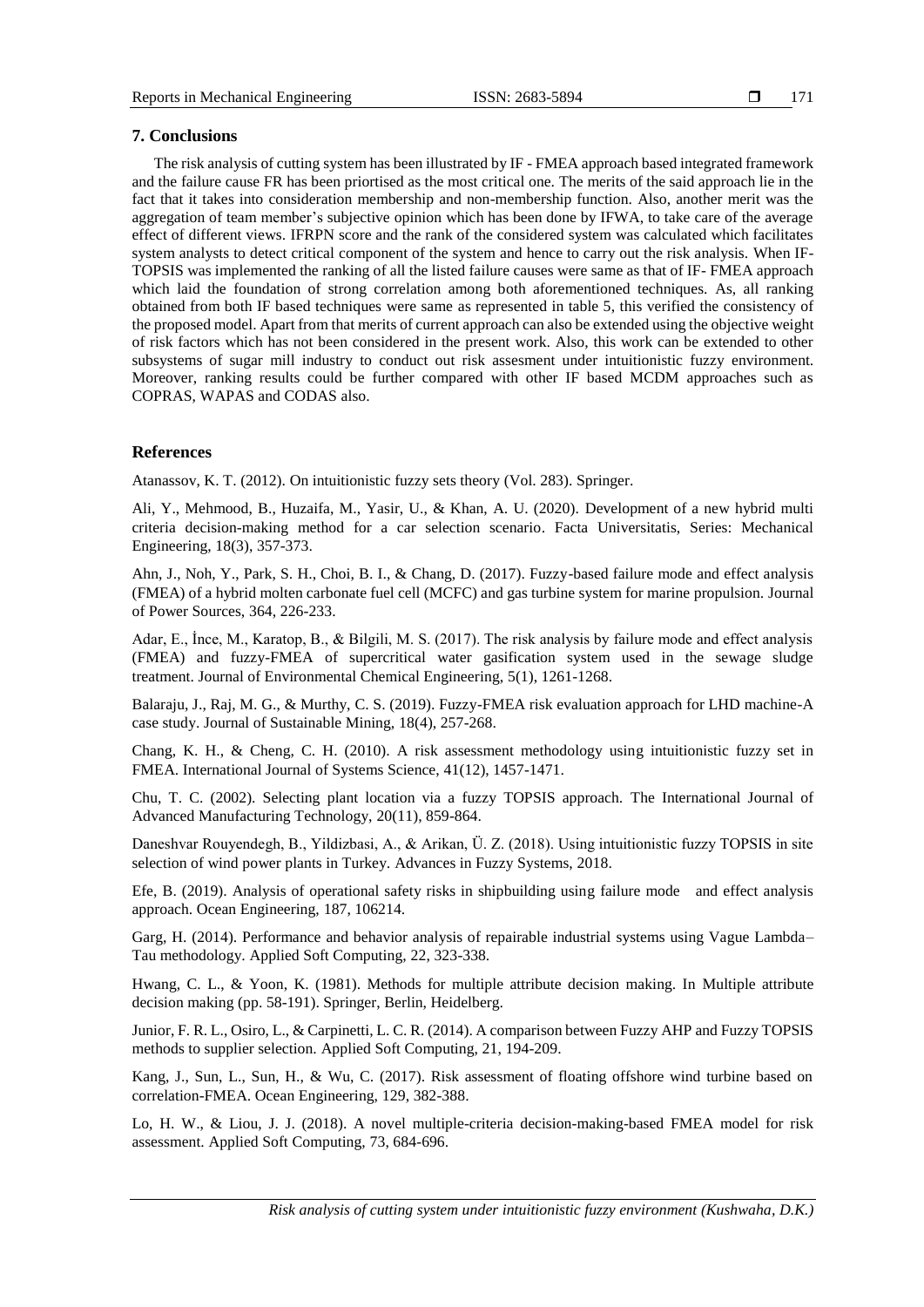Liu, H. C., You, J. X., & Duan, C. Y. (2019). An integrated approach for failure mode and effect analysis under interval-valued intuitionistic fuzzy environment. International Journal of Production Economics, 207, 163-172.

Lo, H. W., & Liou, J. J. (2018). A novel multiple-criteria decision-making-based FMEA model for risk assessment. Applied Soft Computing, 73, 684-696.

Nie, R. X., Tian, Z. P., Wang, X. K., Wang, J. Q., & Wang, T. L. (2018). Risk evaluation by FMEA of supercritical water gasification system using multi-granular linguistic distribution assessment. Knowledge-Based Systems, 162, 185-201.

Panchal, D., Singh, A. K., Chatterjee, P., Zavadskas, E. K., & Keshavarz-Ghorabaee, M. (2019). A new fuzzy methodology-based structured framework for RAM and risk analysis. Applied Soft Computing, 74, 242-254.

Pillay, A., & Wang, J. (2003). Modified failure mode and effects analysis using approximate reasoning. Reliability Engineering and System Safety, 79(1), 69–85.

Panchal, D., Mangla, S. K., Tyagi, M., & Ram, M. (2018). Risk analysis for clean and sustainable production in a urea fertilizer industry. International Journal of Quality & Reliability Management.

Petrović, G., Mihajlović, J., Ćojbašić, Ž., Madić, M., & Marinković, D. (2019). Comparison of three fuzzy MCDM methods for solving the supplier selection problem. Facta Universitatis, Series: Mechanical Engineering, 17(3), 455-469.

Panchal, D., & Srivastava, P. (2019). Qualitative analysis of CNG dispensing system using fuzzy FMEA–GRA integrated approach. International Journal of System Assurance Engineering and Management, 10(1), 44-56.

Panchal, D., & Kumar, D. (2017). Risk analysis of compressor house unit in thermal power plant using integrated fuzzy FMEA and GRA approach. International Journal of industrial and systems Engineering, 25(2), 228-250.

Panchal, D., Jamwal, U., Srivastava, P., Kamboj, K., & Sharma, R. (2018). Fuzzy methodology application for failure analysis of transmission system. International Journal of Mathematics in Operational Research, 12(2), 220-237.

Qin, J., Xi, Y., & Pedrycz, W. (2020). Failure mode and effects analysis (FMEA) for risk assessment based on interval type-2 fuzzy evidential reasoning method. Applied Soft Computing, 89, 106134.

Ramakrishnan, K. R., & Chakraborty, S. (2020). A cloud topsis model for green supplier selection. Facta Universitatis, Series: Mechanical Engineering, 18(3), 375-397.

Şenel, M., Şenel, B., & Havle, C. A. (2018). Risk analysis of ports in Maritime Industry in Turkey using FMEA based intuitionistic Fuzzy TOPSIS Approach. In ITM Web of Conferences (Vol. 22, p. 01018). EDP Sciences.

Su, F. C. F., Huang, Y. J., Rassiah, P., & Salter, B. J. (2020). FMEA-guided transition from microelectron to Flexitron for HDR brachytherapy. Brachytherapy.

Tooranloo, H. S., & Sadat Ayatollah, A. (2016). A model for failure mode and effects analysis based on intuitionistic fuzzy approach. Applied Soft Computing, 49, 238-247.

Xu, Z. (2011). Approaches to multiple attribute group decision making based on intuitionistic fuzzy power aggregation operators. Knowledge-Based Systems, 24(6), 749-760.

Yazdi, M. (2018). Risk assessment based on novel intuitionistic fuzzy-hybrid-modified TOPSIS approach. Safety science, 110, 438-448.

Yazdi, M., Nedjati, A., & Abbassi, R. (2019). Fuzzy dynamic risk-based maintenance investment optimization for offshore process facilities. Journal of Loss Prevention in the Process Industries, 57, 194-207.

Yazdi, M., Korhan, O., & Daneshvar, S. (2020). Application of fuzzy fault tree analysis based on modified fuzzy AHP and fuzzy TOPSIS for fire and explosion in the process industry. International journal of occupational safety and ergonomics, 26(2), 319-335.

Zadeh, L. A. (1965). Fuzzy sets. Information and control, 8(3), 338-353.

Zhang, L., Zhan, J., & Yao, Y. (2020). Intuitionistic fuzzy TOPSIS method based on CVPIFRS models: an application to biomedical problems. Information Sciences, 517, 315-339.